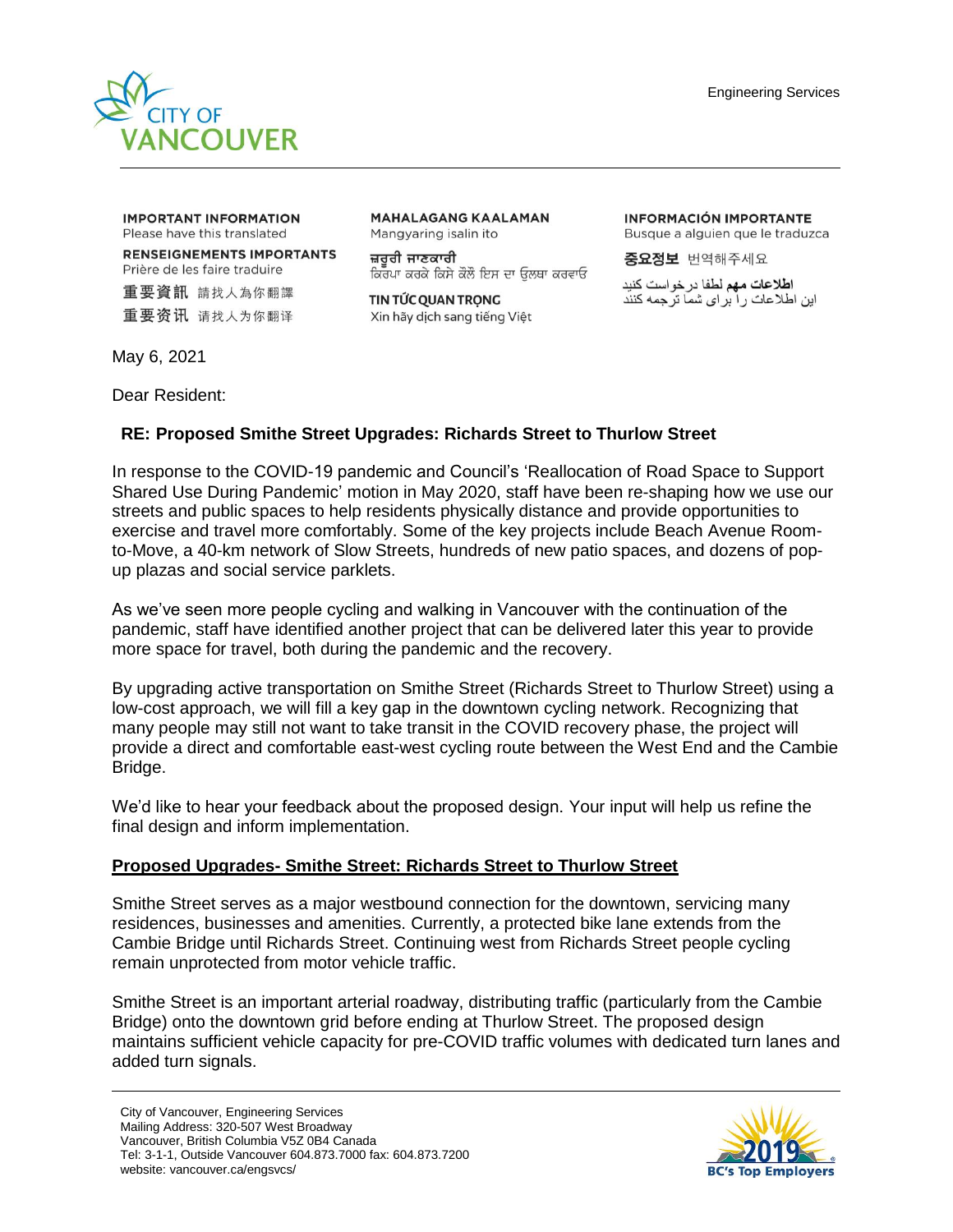Additionally, the proposed design will:

- Provide a bi-directional protected bike lane and
- Improve intersections, reduce conflicts, and create a more predictable street for everyone.

See Figure 1 on page 3 for a general cross-section street view of the proposed upgrades.

## **Smithe Street Upgrades – Background**

To make cycling more comfortable, the City of Vancouver continues to develop an All Ages and Abilities (AAA) network throughout the city. An extension of the Smithe Street protected bike lane would close a gap in our downtown AAA network, by connecting the Haro Street local street bikeway, which ends at Thurlow Street, and the Hornby Street and Richards Street protected bike lanes.

We've been hearing feedback about this gap over a number of years and during seven related project engagements since 2016. This project also supports the Climate Emergency Action Plan's target of ensuring two-thirds of trips in the city be by active transportation and transit by 2030.

## **We'd like to hear from you**

Please review additional details about the project on the Smithe Street Upgrades webpage: **vancouver.ca/smithe-street-upgrades**. Please fill out a feedback survey online by **June 7, 2021** and share your thoughts.

Your input will help us make adjustments to the design and inform implementation. Staff are aware of nearby construction projects and are coordinating and phasing the work to minimize impacts.

If you are part of the representative group for your building and would like to meet with staff to discuss how these options affect your building, please email our team and provide your building's address, your representative role, and a phone number where you can be contacted. Staff will follow up with you in the coming weeks to arrange a meeting with you and your group.

If you have any questions or comments related to the Smithe Street Upgrades, please contact our team:

- $\circ$  By e-mailing [smithestreetupgrades@vancouver.ca](mailto:smithestreetupgrades@vancouver.ca)
- o Through online services in the VanConnect app
- $\circ$  By calling 3-1-1

Sincerely,

Engineering Services

City of Vancouver